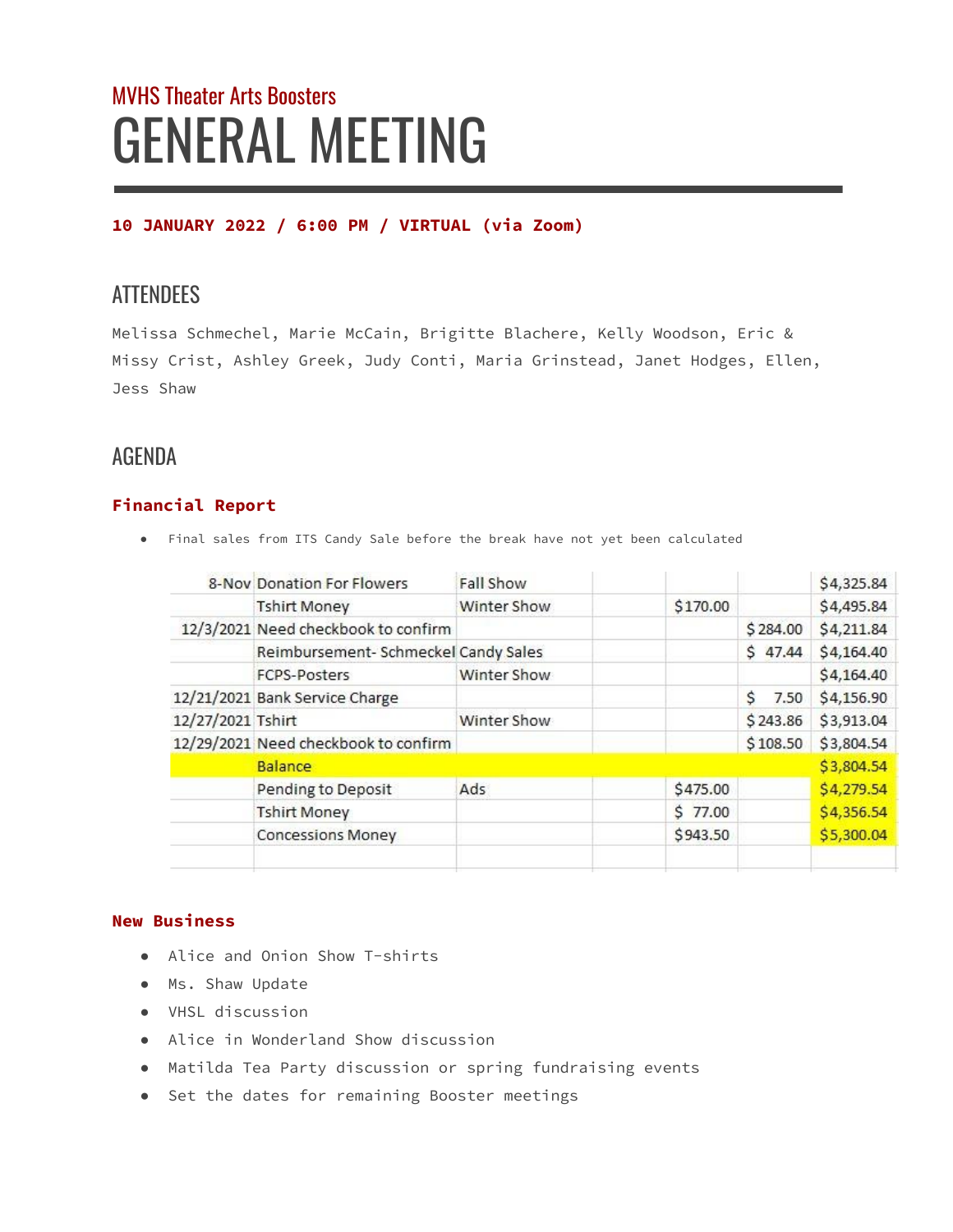# NOTES

#### ● **Alice and Onion Show T-shirt Update**

- T-Shirt delivery date has been delayed due to COVID among employees and the snow storm (UPDATE - Melissa was able to pick up the shirts by Friday so cast of Onion could have them in time for VHSL)
- 60+ T-shirts were sold @ \$17 per shirt
- Balance on order is \$379 students still need to turn in their money (check or cash)

#### **● Ms. Shaw Update**

#### **○ VHSL**

- VHSL schedule has changed as 2 schools will no longer be participating.
- This year top 3 teams will move on to the next round there are only 4 schools competing in our region
- Mount Vernon will be the last school competing on Sat. at 2pm
- We no longer need dinner concessions, just lunch pizza, ramen, chips and candy, soda, hot chocolate (33 students performing)
- Mr. Belli will reimburse Boosters for purchasing lunch for judges and directors - we will go with sandwiches from Firehouse Subs
- Audience limited to family members of the performers
- Kelly, Brigitte and Melissa will be at school to support (arrive 9-9:30)
- **○ Alice in Wonderland**
- Right now guidance is that only family will be allowed at the Alice shows. This will be re-evaluated on Jan. 21st and we are encouraged that tickets will be extended. Waiting on publicity until the 21st.
- We will not be able to invite local elementary schools to the dress rehearsal so it will be moved to after school.
- We are still able to have the Potluck sign-up genius will also be held until closer to performance to week in case there are changes.
- **○ Matilda**
- Production team is out 20 team members
- Brigitte will be out of town for Matilda shows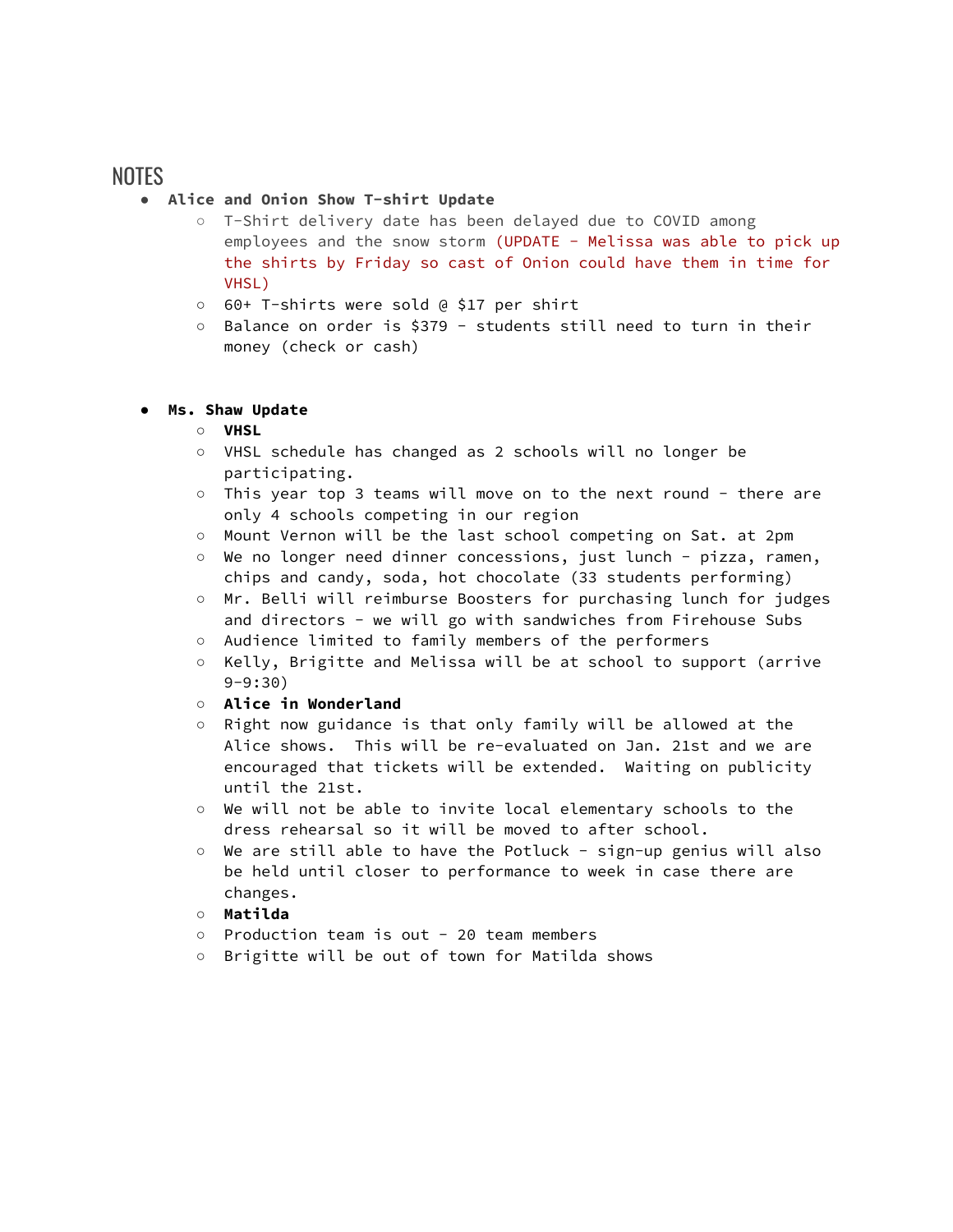#### **● Alice in Wonderland Show**

- Candy gram ideas Kelly came up with a new idea for candy grams that was approved - paper tea cups that can be filled with candy. We can use the leftover candy from candy sale. Kelly also donated miniature packs of playing cards and stickers. Kelly also offered a tiered-cake stand to display tea cups on at the concession table.
- 4 sets of 96 paper tea cups were ordered. (79 cast and crew members for this production)
- Flowers we will put out a sign-up genius for concession sale flower donations and include types of flowers to make it easy for parents. Carnations, roses and baby breaths will be requested.
- Melissa will take care of director flowers as Brigitte will be away
- Judy Conti will take care of the crew head flowers. 26 bouquets are needed. We will not label them. She is donating the flowers for these bouquets.
- Friday will be pizza dinner
- Saturday will be the potluck dinner. Signup-Genius is ready but will not be sent out till Jan. 21st.

#### **● Other Business**

- **Matilda Tea Party discussion.** Judy Conti brought up the point that the costumes and set for Alice were fun and that added to the fun of an on-set, character tea party. Matilda's costume and set are more solemn so a tea party fundraiser might not serve this show best. Melissa added that there is still much COVID uncertainty at this time. Judy suggested we could have a fundraiser where kids could come to the theater a week or two before the show and learn the choreography for Revolting Kids as a fundraiser. Ms. Shaw said this would be doable in April and a tentative date of April 23rd has been set. Marie will see if there is a Girl Scout badge that aligns to this fundraiser.
- **Spring Trip** the Arts team has not discussed a spring trip further but hopes to soon. Dates would be in May.
- **○ Calendar for remaining meetings** dates were set for the 4 final meetings of the Booster club. The May meeting will include elections and we are beginning to search for nominations for positions. Gala was also discussed. This event is the Mount Vernon Tony Awards, formal ITS Induction, time when senior gifts are given and the next season is revealed. Date will be May 20th.